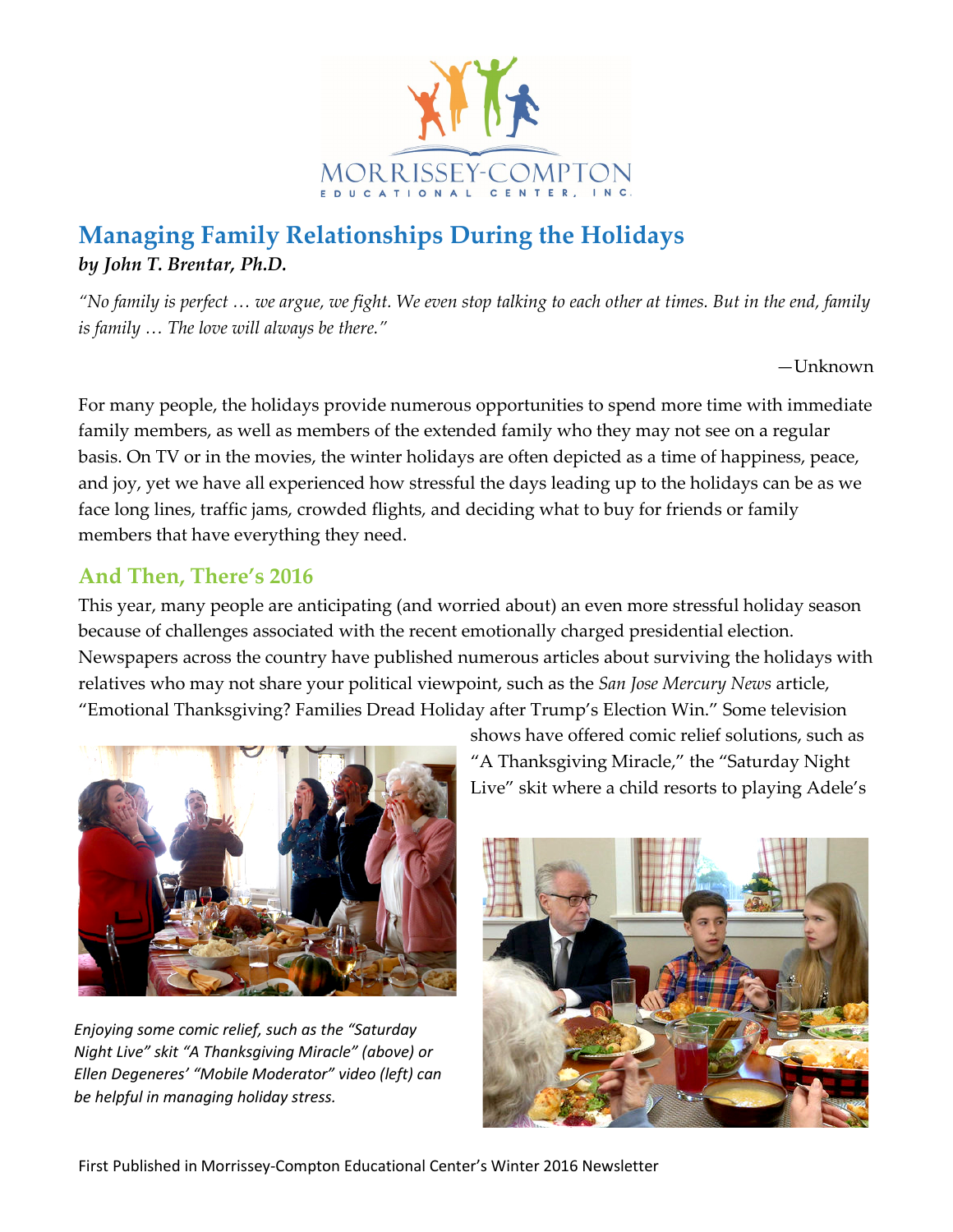"Hello" to calm the emotional tempo of a stressful Thanksgiving family dinner.

More comic relief can be found in the **Ellen Degeneres** video entitled "Mobile Moderator," promoting a fictitious service allowing families to "hire" professional moderators (such as **Wolf Blitzer** from CNN) to moderate dinner table conversations.

# **Helpful Tips for Maintaining Sane and Happy "Togetherness"**

The reality is that family disagreement during the holidays can make your time with relatives unpleasant and add to your stress level. The best way to manage communication, particularly after the fractious presidential election, is to dig deep to access effective coping strategies. Consider using some of the following techniques:



- 1. **Humor.** Use "Saturday Night Live" or "Ellen" as inspiration to use humor, such as talking about family memories, telling funny stories, or describing favorite YouTube videos, to help manage stress.
- 2. **Focus on what has brought you together—the holiday**—and focus on maintaining family cohesion and creating positive memories.
- 3. **Self-regulation.** Use strategies such as deep breathing and reframing your negative/angry thoughts to control your "hot buttons."
- 4. **Make an agreement that certain topics are off limits** at the dinner table, such as politics, the Supreme Court, or religion.
- 5. **Strategically change the direction of conversation through directed questioning** (e.g., how are you enjoying your new home, where are you going on vacation, etc.).
- 6. **Avoid excessive alcohol consumption.** Although many people report they will have to "drink heavily" to cope with their relatives, we all know that excessive alcohol consumption can lead some to become argumentative and demonstrate diminished self-control.
- 7. **Model good self-control.** Don't instigate argument with a family member and model happiness and contentment.

### **Beyond the Holiday Season**

It is important to note that effective family communication is not only reserved for the holidays, but it is also an important tool to promote family cohesion every day of the year, and a powerful force in the emotional development of family members.

In 2010, as part of the Project Cornerstone initiative by the YMCA of Silicon Valley, approximately 38,000 students were surveyed in Santa Clara County. It revealed that many students, including a majority of students from elementary school through high school, rated family support as an